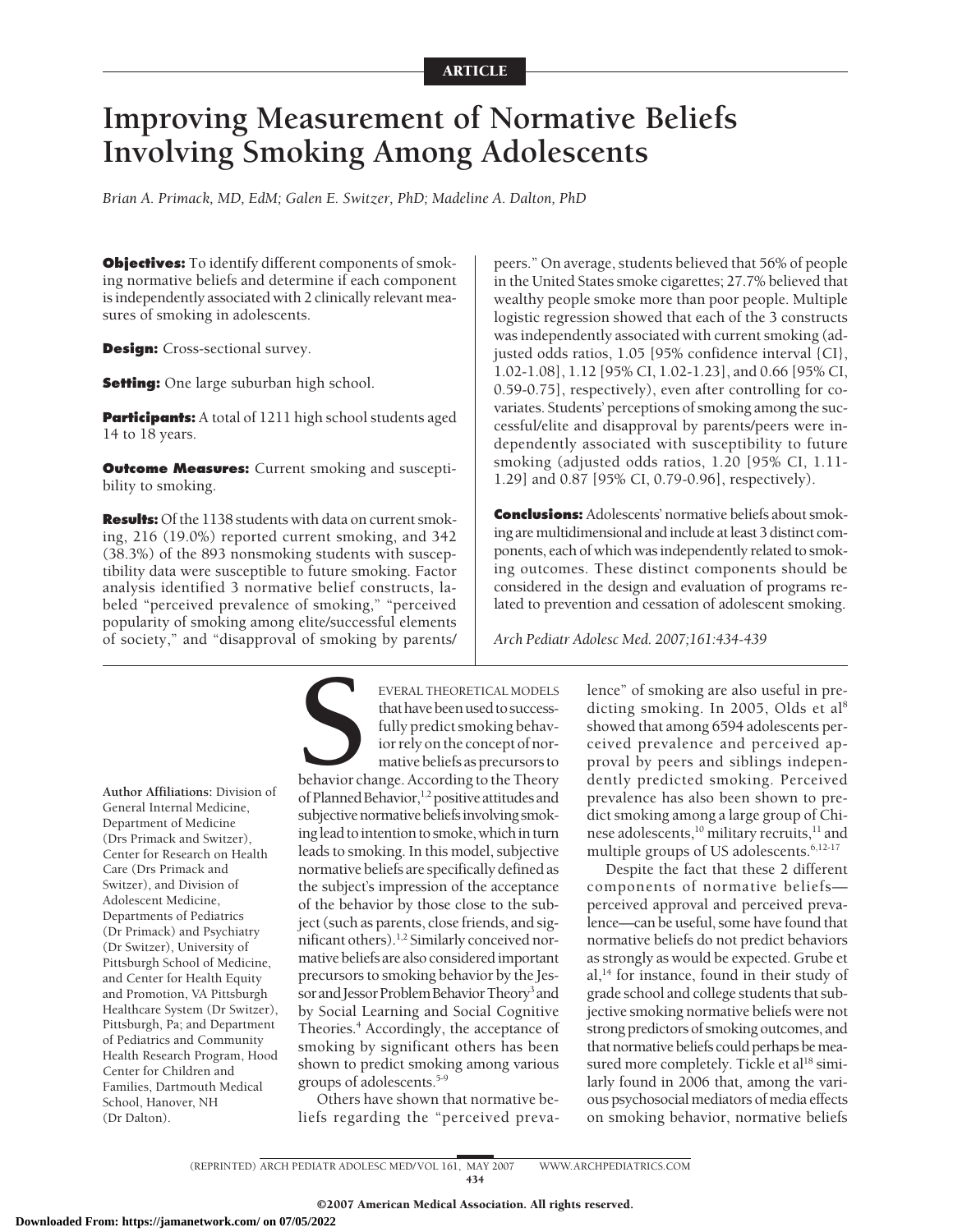were weak predictors of smoking. Others<sup>19-21</sup> have also found that normative beliefs were not as strong predictors of smoking as they were hypothesized to be.

One way of improving measurement of subjective normative beliefs involving smoking may be by further expanding their scope. The Social Cognitive Theory<sup>22</sup> suggests that individuals are affected not only by how common they believe smoking to be among the general population but also by how relatively common it is among more desirable (eg, successful or elite) societal elements. A young person who believes that smoking is more common among the wealthy, successful, and privileged may be likely to smoke, even if the person does not believe it is common in the general population.

However, to our knowledge, no such scale has been published in the literature, and it is not known if such an additional construct of normative beliefs is independently associated with smoking-related outcomes, even when controlling for accepted measurements of normative beliefs, demographic information, and other predictors of smoking, such as parent, sibling, and peer smoking.

The purpose of this study was to determine if each of 3 measures of smoking normative beliefs—perceived prevalence among the general population, perceived popularity among successful/elite elements of society, and perceived disapproval by friends and family—is independently associated with 2 clinically relevant measures of smoking in adolescents: current smoking and susceptibility to smoking. Our a priori hypothesis was that each measure of smoking normative beliefs would be independently associated with smoking, even when controlling for covariates.

#### METHODS

# **PARTICIPANTS AND SETTING**

The study population for our cross-sectional questionnaire consisted of all students attending a suburban public high school outside of Pittsburgh, with total enrollment of 1690. Male and female students were eligible to participate if they were aged 14 to 18 years and were available to complete the questionnaire on the regular school day in January 2005 when it was administered. On this date, 79 students were absent and 86 were unavailable because of in-school suspensions, field trips, or appointments with the nurse or guidance counselor; 1525 students were, therefore, eligible to participate.

#### **PROCEDURES**

Approval to administer the study questionnaire was granted by the superintendent of the school district and the institutional review board of the University of Pittsburgh. The superintendent and the institutional review board agreed to a waiver of parental informed consent, because students would not be asked to place their names or any other unique personal identifiers on the questionnaire. The students were invited to complete the questionnaire during their social studies classes, and those who did so were given a packet of trail mix to show appreciation for their time.

#### **MEASURES**

The questionnaire assessed 2 clinically relevant dependent variables: current smoking, defined as having smoked at least once

in the past 30 days; and susceptibility to smoking, assessed with the reliable and valid 3-item scale of Pierce et al.<sup>23</sup> According to this scale, a person is considered "nonsusceptible" (and does not intend to smoke) only if the person answers "definitely no" to the following 3 items: (1) Do you think that you will smoke a cigarette soon? (2) Do you think you will smoke a cigarette in the next year? (3) If one of your best friends were to offer you a cigarette, would you smoke it?

Eleven items were used to measure smoking normative beliefs. Three of the items were "perceived disapproval" items based on items from the Fishbein-Ajzen-Hansen Questionnaire, developed by the authors of the Theory of Planned Behavior.<sup>1,2</sup> These items, each measured on a 4-point Likert scale (strongly agree, agree, disagree, and strongly disagree), included the following: (1) according to my parents, it is very important for me to not smoke cigarettes; (2) according to my friends, it is very important for me to not smoke cigarettes; and (3) according to most people my age, it is very important for me to not smoke cigarettes. Four of the items measured perceived prevalence. These items, based on prior work in this area, <sup>10,12,15,17</sup> asked students to estimate what percentage of different groups of people (8th- and 12th-grade students, college students, and adults in the United States) had smoked at least 1 complete cigarette in the past 30 days. Students responded on an 11-point scale, from 0 through 100, in 10-point increments. The final 4 normative belief items asked students to judge on a 4-point Likert scale (strongly agree, agree, disagree, and strongly disagree) whether they believed that specific successful or elite elements of society were likely to be smokers. These items included the following: (1) most successful businesspeople smoke cigarettes at least once a month; (2) in general, more "cool" people smoke cigarettes than "uncool" people; (3) wealthy people are more likely to smoke cigarettes than poor people; and (4) my favorite celebrities probably smoke cigarettes at least once a month. All normative belief measures were developed after a comprehensive literature review; honing of the scales based on the input of experts in tobacco control, public health, and adolescent medicine; and focus groups with adolescents. This process has been described previously in more depth.<sup>24</sup>

Finally, we assessed multiple covariates previously shown to be associated with smoking, including age, race/ethnicity, sex, parental education (as a surrogate for socioeconomic status), parent smoking, sibling smoking, and peer smoking.

## **ANALYSIS**

First, we performed a descriptive data analysis of the questionnaire responses, computing means and standard deviations. We then used iterative principal components analysis with varimax rotation to determine the underlying factor structure of the smoking normative belief items. The primary goal of this analysis was to determine if the items representing normative beliefs about smoking seemed to be part of 1, or more than 1, underlying concept(s). If the analysis revealed several concepts, or factors, this would indicate that "normative beliefs" is not a 1-dimensional variable, but a variable with empirically discernable subcategories. Principal components analysis did indicate 3 subgroups of items, and items belonging to each particular scale were evaluated for internal reliability using the Cronbach  $\alpha$ .

Finally, we performed 2 multivariate logistic regression analyses. For each of the analyses, the independent (predictor) variables consisted of age, sex, race, socioeconomic status, parental smoking, sibling smoking, peer smoking, and each of the 3 normative belief constructs. In the first analysis, we used current smoking as the dependent variable. For the second analysis, we used susceptibility to smoking as the dependent variable. In this second analysis, we only included nonsmokers,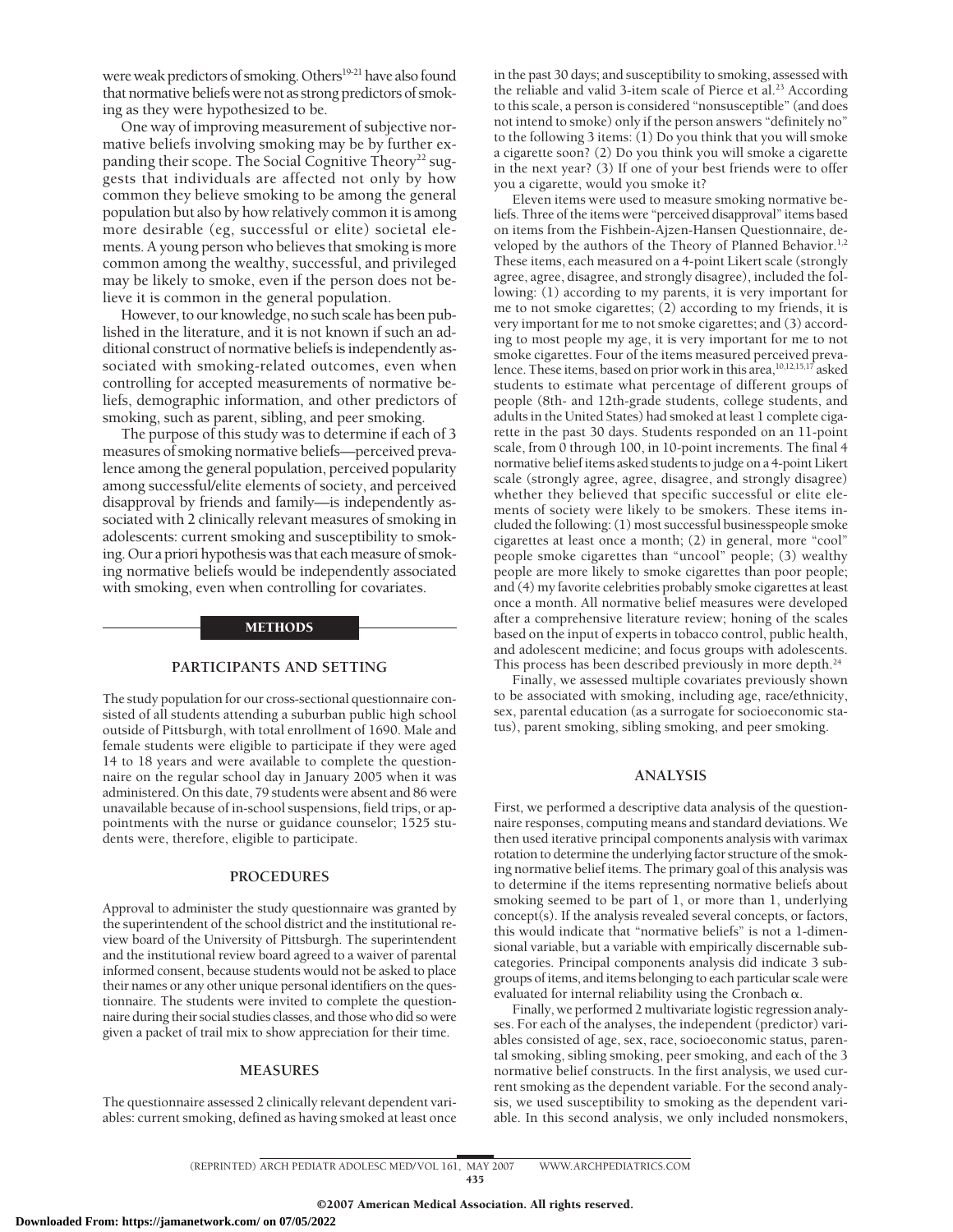| <b>Characteristic</b>                                            | <b>Total Sample</b><br>$(N = 1211)$ | <b>Current Smoker</b><br>$(n = 216)$ <sup>+</sup> | <b>Susceptibility to Smoking</b><br>$(n = 379)$ ‡ |
|------------------------------------------------------------------|-------------------------------------|---------------------------------------------------|---------------------------------------------------|
| Age, y                                                           |                                     |                                                   |                                                   |
| 14                                                               | 186 (15.7)                          | $18(8.4)$ §                                       | 56 (15.3)                                         |
| 15                                                               | 277(23.3)                           | 36(16.8)                                          | 94(25.7)                                          |
| 16                                                               | 328 (27.6)                          | 66 (30.8)                                         | 106(29.0)                                         |
| 17                                                               | 301(25.4)                           | 75 (35.0)                                         | 84 (23.0)                                         |
| 18                                                               | 95(8.0)                             | 19(8.9)                                           | 26(7.1)                                           |
| <b>Sex</b>                                                       |                                     |                                                   |                                                   |
| <b>Male</b>                                                      | 572 (47.6)                          | 100(46.7)                                         | 184 (48.9)                                        |
| Female                                                           | 630 (52.4)                          | 114(53.3)                                         | 192(51.1)                                         |
| Race                                                             |                                     |                                                   |                                                   |
| White                                                            | 1092 (91.7)                         | 203(94.4)                                         | 341 (90.9)                                        |
| <b>Black</b>                                                     | 49(4.1)                             | 4(1.9)                                            | 17(4.5)                                           |
| <b>Other</b>                                                     | 50(4.2)                             | 8(3.7)                                            | 17(4.5)                                           |
| <b>Ethnicity</b>                                                 |                                     |                                                   |                                                   |
| Non-Hispanic                                                     | 1199 (99.1)                         | 214(99.1)                                         | 378 (99.7)                                        |
| Hispanic                                                         | 11(0.9)                             | 2(0.9)                                            | 1(0.3)                                            |
| Parental education                                               |                                     |                                                   |                                                   |
| $\leq$ 1 Parent completed high school                            | 64(5.4)                             | $19(9.3)$ §                                       | 13(3.8)                                           |
| 1 Parent completed college or both parents completed high school | 369(31.0)                           | 74 (36.1)                                         | 107(31.1)                                         |
| 1 Parent completed college and 1 completed high school           | 328 (27.5)                          | 64 (31.2)                                         | 101(29.4)                                         |
| Both parents completed college                                   | 430 (36.1)                          | 48 (23.4)                                         | 123(35.8)                                         |
| <b>Smoking</b>                                                   |                                     |                                                   |                                                   |
| Parental                                                         | 430 (38.2)                          | 127 (58.8) §                                      | 142(38.1)                                         |
| Sibling                                                          | 244 (22.4)                          | $90(42.7)$ §                                      | 89 (24.5) §                                       |
| Peer                                                             | 678 (60.0)                          | 209 (96.8) §                                      | 271 (71.5) §                                      |

\*Data are given as number (percentage) of each group. Data do not always sum to total sample sizes because of missing data. Percentages are based on the total for each category and may not total 100 because of rounding.

†Defined as having smoked at least once in the past 30 days.

‡These analyses were conducted on only nonsmoking students (n = 995).

§*P*-.001. Because of the small sample size, Hispanic ethnicity was not included in multivariate analyses.

¶*P*-.05.

because the construct of "susceptibility to smoking" of Pierce et al<sup>23</sup> (our measure of intention to smoke) was developed and validated in this population.

In each model, we included the smoking normative belief scales and all covariates to determine if the scales were independent predictors of the outcomes. Because of the small sample size, Hispanic ethnicity was not included as a covariate. We considered any independent variable or covariate to be statistically significant if it had a relationship with the outcome variable at P<.05. We conducted model diagnostics to ensure that the assumptions of logistic regression were satisfied and that adequate model fit was achieved.

# **FINAL SAMPLE**

Of the 1525 students who were eligible for the study, 1402 (91.9%) completed the questionnaire. Using specific criteria established before administering the survey, we eliminated any questionnaire if 3 or more responses were deemed to be impossible or extremely improbable (n=44) or if the students admitted to providing dishonest answers (n=147). The final sample size was, therefore, 1211 (86.4% of the surveys completed). The mean age of the 1211 respondents was 15.9 years, about half (572 [47.2%]) were male, and 1092 (90.2%) were white.

## RESULTS

Of the 1138 respondents on whom current smoking data were available, 216 (19.0%) reported current smoking. Of

the 893 nonsmokers on whom susceptibility data were available, 342 (38.3%) were susceptible to future smoking. Participants were more likely to be current smokers if they were older, had a lower socioeconomic status, or had parents, siblings, or friends who smoke. Nonsmokers were more likely to be susceptible to future smoking if they had parents, siblings, or friends who were smokers (**Table 1**).

Principal components analysis on the 11 normative belief items revealed a clear 3-factor solution, with eigenvalues of 2.9, 1.9, and 1.7, explaining 27%, 17%, and 15% of the variance, respectively (**Table 2**). Thus, we defined 3 factors as the following: (1) perceived prevalence of smoking (4 items), (2) popularity of smoking among successful/elite elements of society (4 items), and (3) approval of smoking by parents/peers (3 items). The 3 scales were internally consistent, with Cronbach  $\alpha$  scores of 0.67, 0.67, and 0.82, respectively.

Summary data for the independent variables (responses to the smoking normative belief items) are located in Table 2. With regard to perceived prevalence, students believed that, on average, 56% of people in the United States smoke cigarettes at least once each month, along with 53% of college students, 48% of high school seniors, and 30% of eighth graders. As shown in **Figure 1** and **Figure 2**, most respondents believed that more people smoke than actually do (22.3% for the US population<sup>25</sup> and 21.9% for high school seniors<sup>26</sup>). Specifi-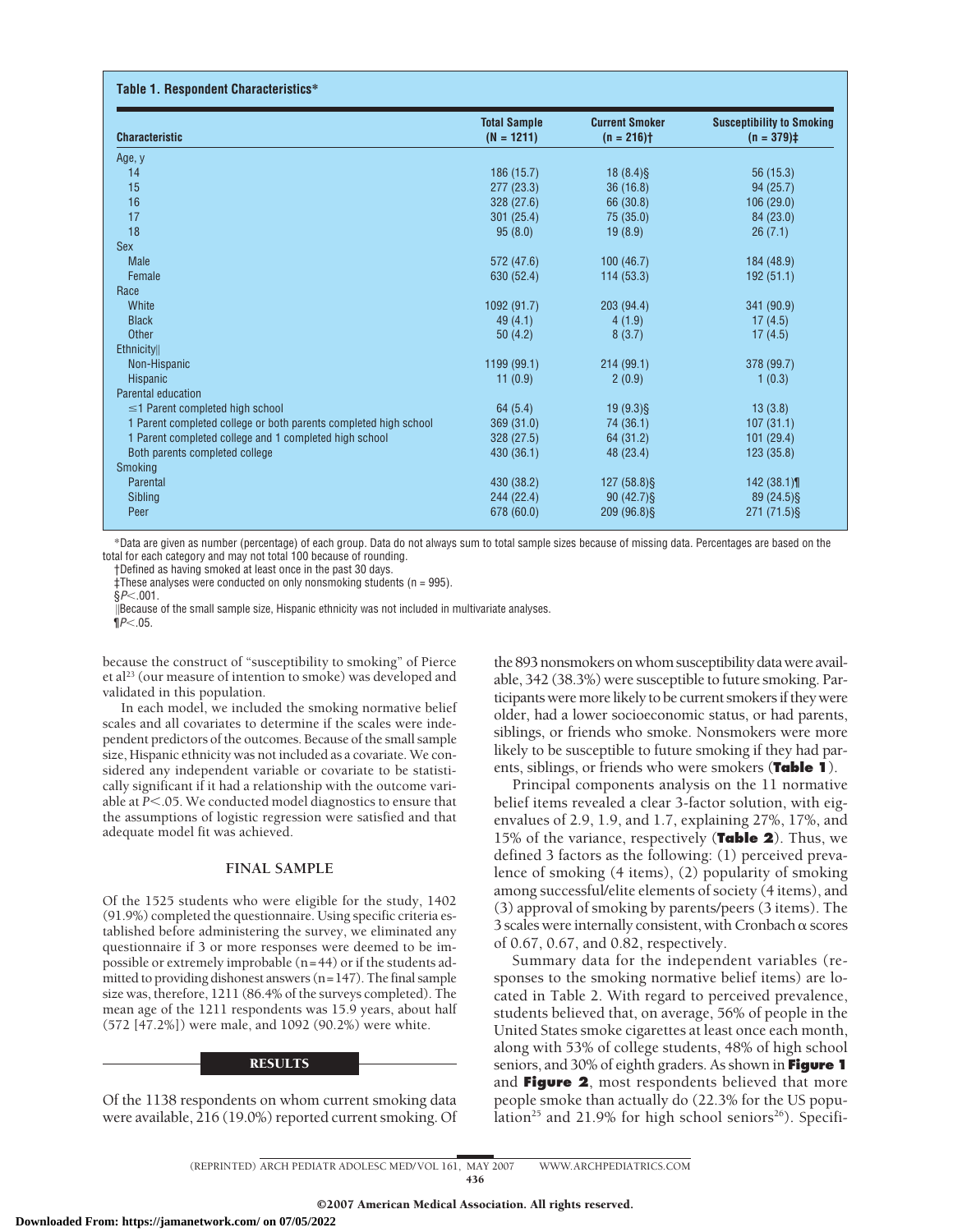## **Table 2. Smoking Normative Belief Items: Responses and Factor Loadings\***

|                                                                                            |           | <b>Factor Loading</b> |                |                   |
|--------------------------------------------------------------------------------------------|-----------|-----------------------|----------------|-------------------|
| <b>Item</b>                                                                                | Mean (SD) |                       | $\overline{2}$ | 3                 |
| Perceived prevalencet                                                                      |           |                       |                |                   |
| What percentage of all people in the United States smoke cigarettes at least once a month? | 56(21)    | 0.72 <sup>±</sup>     | 0.09           | 0.06              |
| What percentage of 12th graders smoke cigarettes at least once a month?                    | 48 (21)   | 0.89 <sup>±</sup>     | 0.06           | $-0.10$           |
| What percentage of 8th graders smoke cigarettes at least once a month?                     | 30(20)    | $0.77\pm$             | 0.00           | $-0.03$           |
| What percentage of college students smoke cigarettes at least once a month?                | 53(21)    | $0.84 \pm$            | 0.07           | $-0.06$           |
| Popularity among the successful/elite§                                                     |           |                       |                |                   |
| Most successful businesspeople smoke cigarettes at least once a month                      | 2.0(0.8)  | 0.11                  | $0.70 \pm$     | $-0.06$           |
| In general, more "cool" people smoke cigarettes than "uncool" people                       | 1.9(0.8)  | 0.07                  | $0.72+$        | $-0.04$           |
| Wealthy people are more likely to smoke cigarettes than poor people                        | 2.1(0.8)  | $-0.01$               | 0.771          | 0.04              |
| My favorite celebrities probably smoke cigarettes at least once a month                    | 2.2(0.8)  | 0.14                  | $0.61 \pm$     | $-0.14$           |
| Approval by parents/peers§                                                                 |           |                       |                |                   |
| According to my parents, it is very important for me to not smoke cigarettes               | 3.4(0.7)  | $-0.04$               | $-0.12$        | $0.73 \pm$        |
| According to my friends, it is very important for me to not smoke cigarettes               | 2.8(0.9)  | $-0.06$               | $-0.05$        | 0.83 <sup>‡</sup> |
| According to most people my age, it is very important for me to not smoke cigarettes       | 2.5(0.8)  | $-0.08$               | 0.06           | $0.76\pm$         |

\*This was the second iteration of principal components analysis. After the initial analysis suggested a 3-factor solution, the number of factors was set at 3 and varimax rotation was implemented to determine the final factor loadings.

†Students responded on an 11-point scale (0%, 10%, 20%, 30%, 40%, 50%, 60%, 70%, 80%, 90%, and 100%) for mean (SD) values.  $\ddagger$ Strong loadings ( $>$ 0.5).

§Scores ranged from 1 to 4 (1 indicates strongly disagree; 2, disagree; 3, agree; and 4, strongly agree) for mean (SD) values.



**Figure 1.** Histogram of subjects' impression of the percentage of high school seniors who smoke. The vertical line indicates the actual percentage of seniors (21.9%) who are current smokers at the high school where the study was conducted.

cally, 93.0% believed that 30% or more of the US population smokes once each month and 85.9% believed that 30% or more of high school seniors smoke once each month (Figure 1 and Figure 2).

With regard to the popularity of smoking among successful/elite elements of society, 24.2% indicated they believed that most successful businesspeople smoke at least once a month, 23.2% believed that cool people smoke more than uncool people, 27.7% believed that wealthy people smoke more than poor people, and 35.4% believed that their favorite celebrities probably smoke at least once a month.

With regard to disapproval of smoking by parents and peers, most students (90.1%) agreed or strongly agreed that it was important to their parents that they not smoke. Fewer (62.5%) agreed or strongly agreed it was important to their friends that they not smoke, and fewer still (45.3%) believed it would be important to most people their age.



**Figure 2.** Histogram of subjects' impression of the percentage of all Americans who smoke. The vertical line indicates the actual percentage of adult Americans (22.3%) who are current smokers.

In thefully adjustedlogistic regressionmodel, perceived prevalence of smoking wasindependently associated with a higher risk of current smoking, but not with susceptibility to smoking (**Table 3**). Each 10% increase in response to the perceived prevalence scale was associated with a 5% increase (odds ratio, 1.05) in the odds of smoking.

"Popularity among successful/elite elements of society" was independently associated with an increased likelihood of current smoking and susceptibility to smoking among the never smokers. Even after controlling for all covariates and the other components of normative beliefs, each 1-point increase in response to this scale was associated with a 12% increase in the odds of being a current smoker. In addition, each 1-point increase in response to this scale was associated with a 20% increase in the odds of being susceptible to future smoking.

In the fully adjusted model, "disapproval of friends and family" was also significantly associated with cur-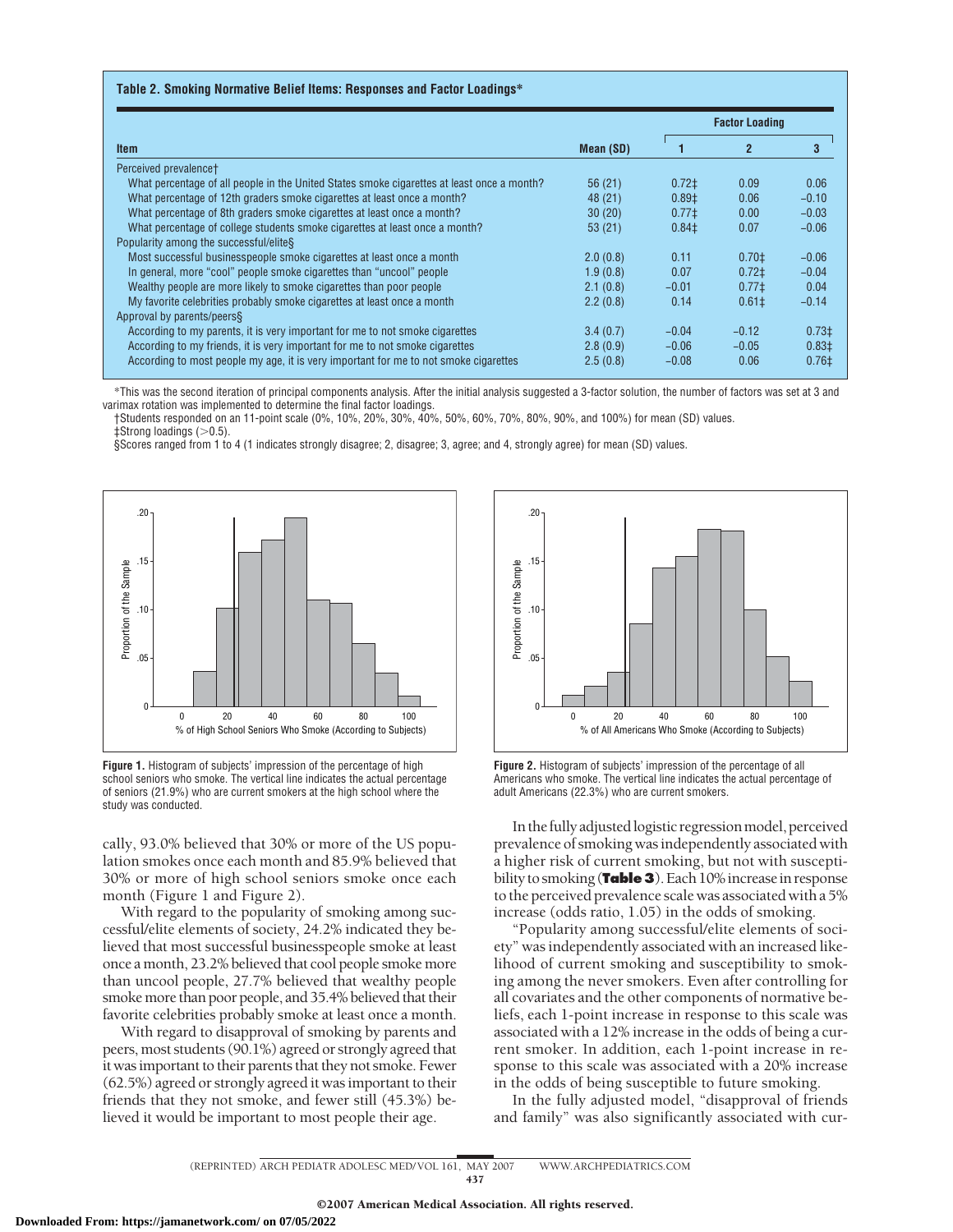#### **Table 3. Logistic Regression Analyses\***

|                                               | <b>Current Smokingt</b> |                       | Susceptibility to Smoking‡ |                     |  |
|-----------------------------------------------|-------------------------|-----------------------|----------------------------|---------------------|--|
| <b>Predictor</b>                              | <b>Crude</b>            | <b>Adjusted</b> §     | Crude                      | Adjusted            |  |
| Perceived prevalence of smoking               | $1.08(1.05 - 1.11)$     | $1.05(1.02-1.08)$ #   | $1.04$ (1.02-1.06)         | $1.01(0.98-1.04)$   |  |
| Perceived prevalence among successful/elite** | $1.20(1.12-1.29)$       | $1.12(1.02 - 1.23)$ # | $1.29(1.21-1.39)$          | $1.20(1.11-1.29)$   |  |
| Parent/peer disapproval**                     | $0.55(0.49-0.61)$       | $0.66$ (0.59-0.75)    | $0.78(0.72 - 0.85)$        | $0.87(0.79-0.96)$ # |  |
| Age (in years)                                | $1.33(1.17 - 1.51)$     | $1.21(1.01-1.44)$ #   | $1.00(0.90-1.11)$          | $0.93(0.81 - 1.07)$ |  |
| Male (vs female)                              | $1.02(0.76 - 1.38)$     | $0.87(0.57 - 1.32)$   | $0.90(0.70 - 1.17)$        | $1.03(0.74-1.43)$   |  |
| Race                                          |                         |                       |                            |                     |  |
| White                                         | 1 [Reference]           | 1 [Reference]         | 1 [Reference]              | 1 [Reference]       |  |
| <b>Black</b>                                  | $0.43(0.15-1.23)$       | $0.32(0.08-1.31)$     | $1.11(0.58-2.11)$          | $0.82(0.36-1.85)$   |  |
| <b>Other</b>                                  | $0.97(0.44 - 2.13)$     | $1.08(0.36-3.24)$     | $1.41(0.70-2.84)$          | $1.01(0.40-2.51)$   |  |
| Parental education**                          | $0.73(0.62 - 0.86)$     | $0.85(0.68-1.06)$     | $1.02(0.88 - 1.19)$        | $1.13(0.94-1.35)$   |  |
| Smoking (yes vs no)                           |                         |                       |                            |                     |  |
| Parental                                      | $2.86(2.11-3.88)$       | $1.45(0.96-2.20)$     | $1.36(1.03-1.79)$ #        | $1.02(0.71 - 1.46)$ |  |
| Sibling                                       | $3.58(2.59 - 4.95)$     | $1.66(1.06-2.58)$ #   | $1.94(1.39-2.72)$          | $1.09(0.70-1.71)$   |  |
| Peer                                          | 28.80 (13.40-61.90)     | $9.98(4.49 - 22.20)$  | $3.88$ (2.93-5.14)         | $2.93(2.07 - 4.16)$ |  |

\*Data are given as odds ratio (95% confidence interval).

†Defined as having smoked at least once in the past 30 days.

 $\ddagger$ These analyses were conducted on only nonsmoking students (n = 995).

§Adjusted for all variables in the table.

Each point on this scale corresponds with a 10-point increment in percentage (0 indicates 0%; 10, 100%).

¶*P*-.001.

#*P*-.05.

\*\*The score range was from 1 to 4.

rent smoking and susceptibility to smoking. A 1-point increase in response to the disapproval of friends and family scale was associated with a 34% decrease in the odds of being a current smoker and a 13% decrease in the odds of being susceptible to future smoking.

### **COMMENT**

This study identifies 3 separate scales measuring different aspects of smoking normative beliefs. Each of the 3 normative belief measures was independently associated with current smoking, and 2 of the measures—including our new measure of perceived prevalence of smoking among successful/elite—were independently associated with susceptibility to smoking among nonsmoking adolescents.

Even after adjusting for peer and family smoking, adolescents were less likely to be current smokers or susceptible to future smoking if they perceived a higher prevalence of parent and/or peer disapproval of smoking. This result is consistent with those who have shown the importance of peer and parental approval in the development of smoking behaviors.<sup>6-8,14,27</sup> Adolescents' perception of the particular type of person who is a smoker (eg, successful vs unsuccessful or wealthy vs unwealthy) was also significantly associated with current smoking and susceptibility to smoking among nonsmokers. The perceived prevalence of smoking, which is a more common measure of normative views, was positively associated with being a current smoker. This is also consistent with previous research.8,10-12,15-17 However, in this sample of adolescents, perceived prevalence of smoking was not independently associated with increased susceptibility to future smoking among nonsmokers. This suggests that the early stages of smoking initiation may be more likely to be influenced by normative views that include some level of value judg-

ment and/or assessment (eg, how others will feel about my smoking and whether people I admire smoke) than simply by the notion that many people smoke.

This finding may have important implications for future research and educational interventions. With regard to research, it will be particularly important to determine how, when, and where young people glean their understanding of the prevalence of smoking, especially among specific subgroups. It is likely, for instance, that media portrayals of smoking, which often show smoking in a glamorous and positive light, contribute to false impressions of high smoking prevalence among the elite.23,28-30 Future research may be able to improve our understanding of what specific types of media messages and images are more likely to affect normative beliefs.

With regard to intervention, this finding suggests that we can improve smoking normative beliefs education not only by emphasizing the true prevalence of smoking but also by emphasizing more accurate information regarding the types of individuals who are smokers. In this study, 24.2% of students incorrectly agreed that most successful businesspeople smoke at least once a month and 27.7% incorrectly believed that wealthy people smoke more than poor people. It may, therefore, be valuable to educate young people that the groups who most commonly smoke are not necessarily the ones they view as successful. It may also be valuable to implement media restrictions and/or media literacy programming, because smoking in media is common among elite and successful media characters.<sup>30-32</sup>

Our study population was drawn from a single large high school and was fairly homogeneous in terms of racial and ethnic makeup, which could limit the generalizability of our findings. However, the baseline values for current smoking are similar to values previously reported from a representative sample of US adoles